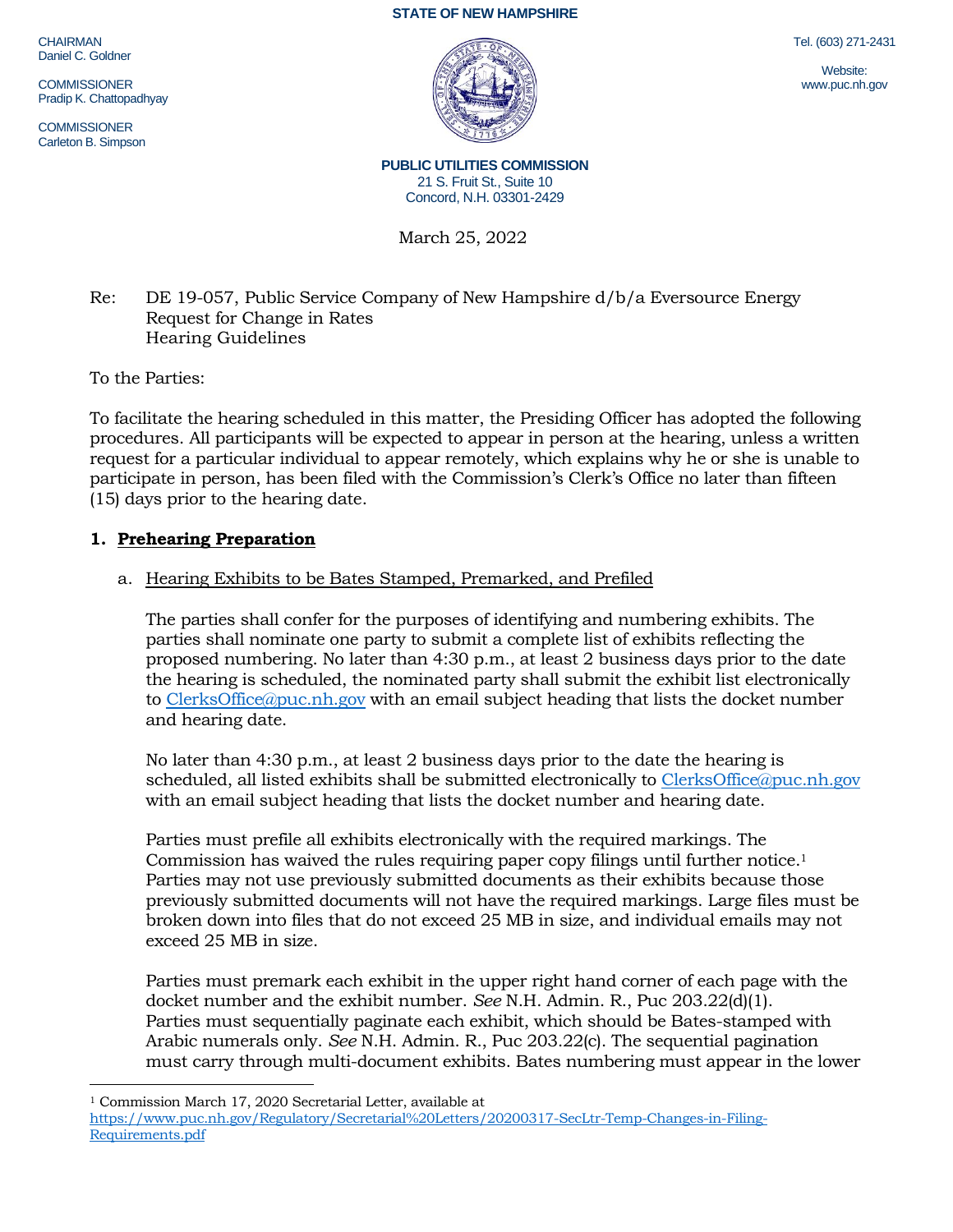right corner of each page of the exhibit, in approximately the same location, unless such placement would cause confusion or block the view of necessary information in the exhibit.

Parties must name each electronic version of an exhibit using the following naming convention: Docket No. without prefix\_Date of Hearing\_exh no. [Example: 20-040\_2020- 04-27\_exh\_3]. Parties may not include more than one exhibit per electronic file. If a large file exceeds 25 MB in size and has been broken into several smaller parts, this should be reflected in the exhibit number, such as "exh\_1 (Part 1 of 5)." Confidential files should be named using the following naming convention: con\_ Docket No. without prefix\_Date of Hearing\_exh no.

Failure of the parties to follow the above requirements may result in postponement of the hearing.

### b. Witness Lists

No later than 4:30 p.m., at least 2 business days prior to the date the hearing is scheduled, each party shall submit its witness list electronically to  $ClerksOffice@puc.nb$ , gov with an email subject heading that lists the docket number, hearing date, and name of party filing. The parties may submit a joint witness list. The Commission may limit the number of witnesses or time for each witness's testimony pursuant to Puc 203.21.

#### c. Filing and Service

All parties must observe the Commission's rules for service.

Parties may, but are not required to, file paper copies of exhibits and exhibit lists at this time. If parties elect to file only electronically at this time, then they are directed to maintain one paper copy of all filings. The Commission will issue a subsequent order or letter indicating when that paper copy must be filed.

#### d. Confidential Information

No later than 4:30 p.m., at least 2 business days prior to the date the hearing is scheduled, parties must advise the Commission by email sent to  $ClerksOffice@puc.nh.gov$  and the service list only if they will be discussing or introducing confidential information during the hearing. If so, parties should identify the confidential information in question.

## **2. Conduct of Hybrid Hearing**

#### a. Use of Webex Videoconferencing Platform

If a hybrid hearing format will be used, the Commission will use the Webex videoconferencing software to hold the hearing. Parties will be sent a link to the Webex videoconference in advance that will enable them to join the hearing remotely.

b. Technology Requirements for Remote Participation & Best Practices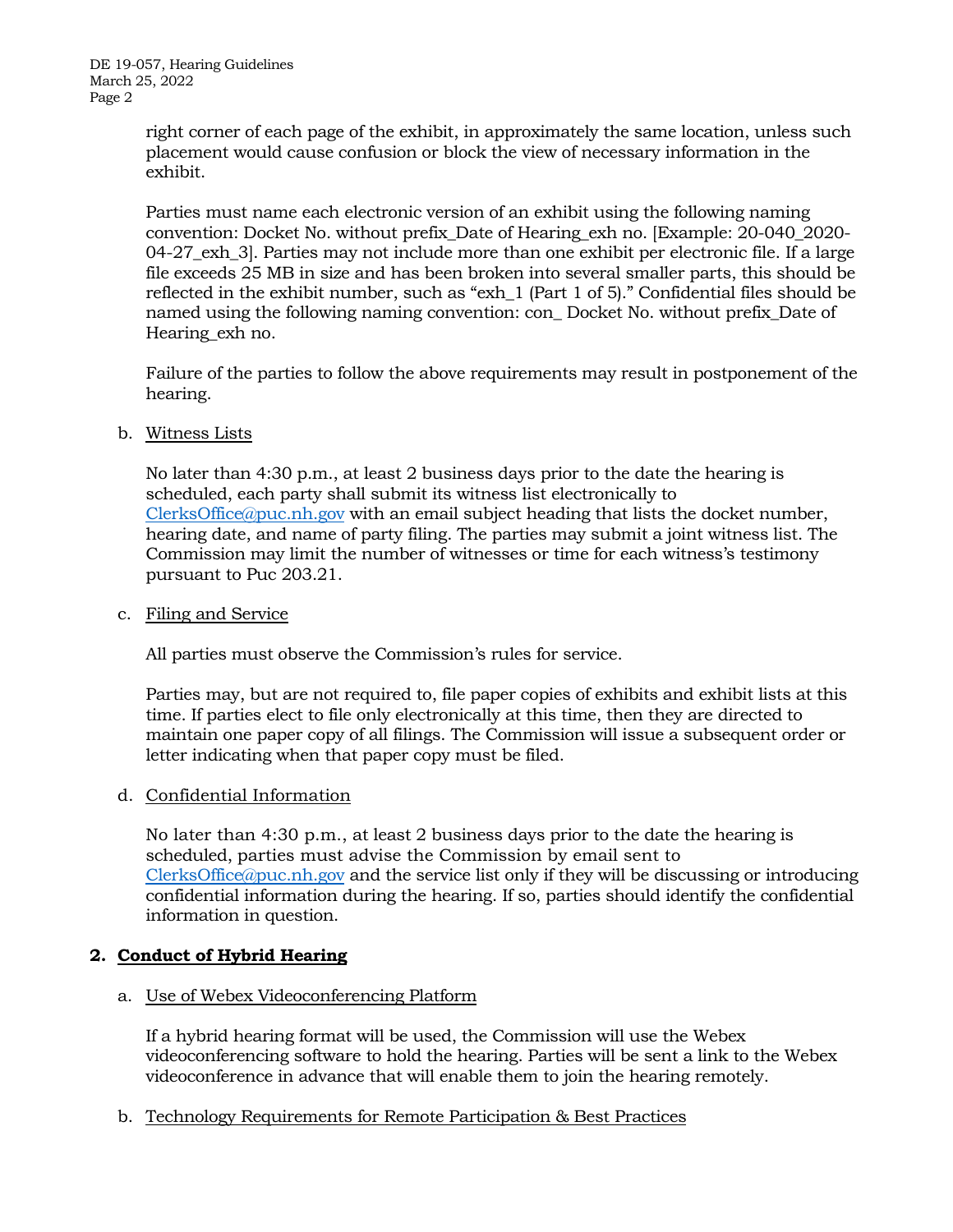Parties and individuals participating remotely must have the ability to be seen and heard by the commissioners during the hearing. Accordingly, some form of camera device and microphone must be available to remote participants. All individuals participating remotely are encouraged to use a hard-wired, not wireless, internet connection and a good quality wired microphone. Participants should download and test the Webex software in advance of the hearing.

## c. Preregistration of Remote Participants

No later than 4:30 p.m., at least 2 business days prior to the date the hearing is scheduled, each person wishing to speak for, or on behalf of, a party, or to provide public comment, during the hearing must register with the moderator<sup>2</sup> at [PUCWebModerator@puc.nh.gov](mailto:PUCWebModerator@puc.nh.gov) by sending an email with a subject heading that lists the docket number, hearing date, and name of party filing. A party should submit one email for all of its participants (witnesses, attorneys, etc.) listing the name, email address, and telephone number of each participant.

# d. Preregistration of In-Person Participants

Parties and members of the public wishing to attend the hearing in person are encouraged to register in advance at [ClerksOffice@puc.nh.gov](mailto:Clerks.Office@puc.nh.gov) or by calling the Commission at (603) 271-2431, at least two days before the hearing.

### e. Presentation of Exhibits by Remote Participants

Each participant must clearly identify each exhibit by its premarked number before referencing it or introducing it by video during the hearing. If it will be necessary for a party to display an exhibit (or exhibits) on the screen during the hearing, then that party must do a run-through with the moderator at least one business day prior to the scheduled hearing to ensure that the party knows how to do so and how to close the presentation when it is complete.

## f. Technology Trouble Shooting on the Hearing Day

Hearing participants joining remotely via Webex must join the Webex conference at least 15 minutes before the scheduled commencement of the hearing to verify their names and affiliations, resolve any technical issues, and discuss any necessary preparations prior to the commencement of the hearing.

Any participant experiencing difficulties obtaining access to, or participating in, the hearing should call the Commission at (603) 271-2431.

## g. Hybrid Hearing Protocol for Remote Participants

A stenographer will make a record of each of the Commission's hearings. Therefore, during the hybrid hearing, all participants must choose the "mute" option when they are

<sup>2</sup> The moderator is a staff member assigned to aid the Commission with the technological aspects of the remote hearing.